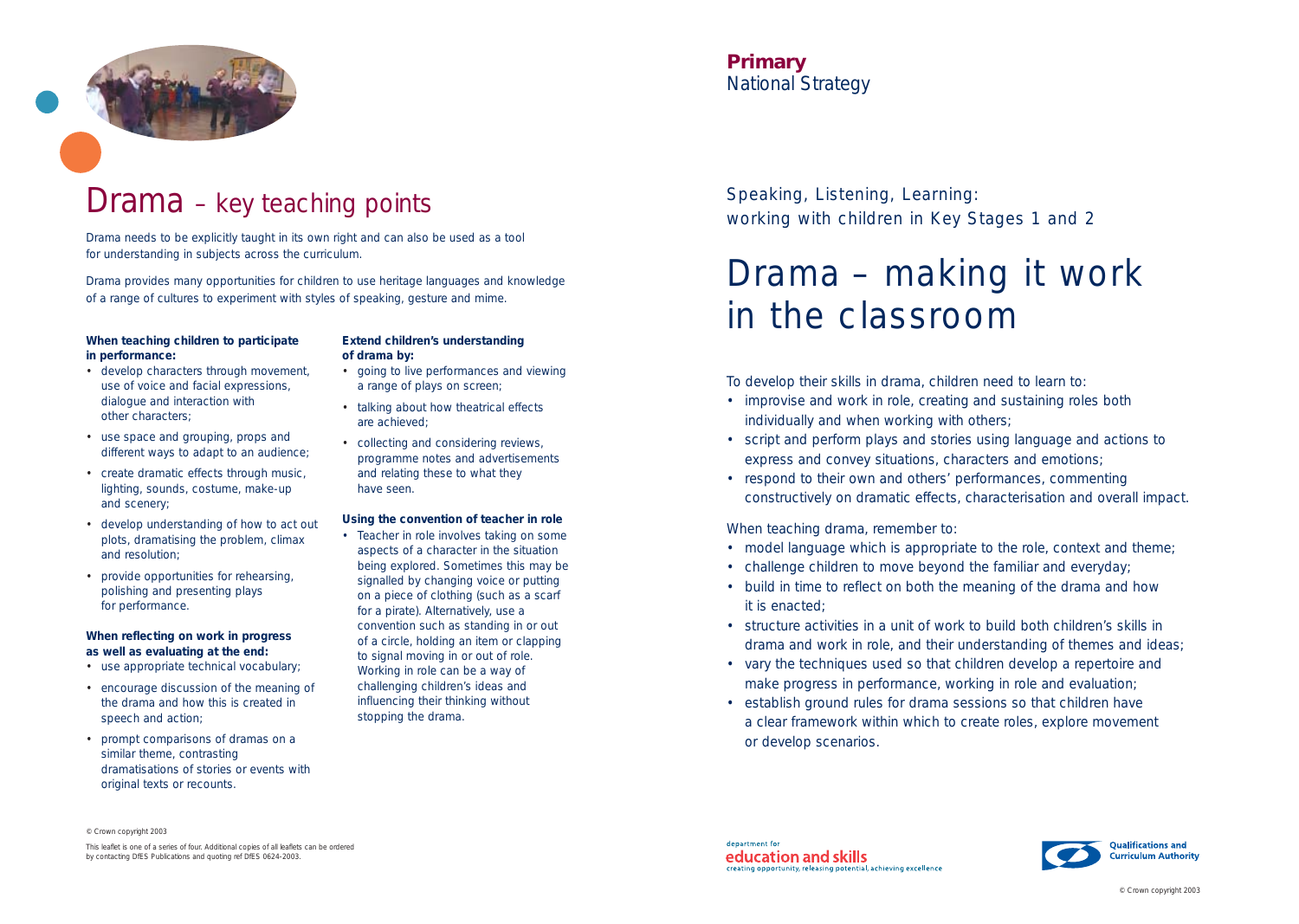#### **Freeze frames**

Freeze frames are still images or silent tableaux used to illustrate a specific incident or event. They are useful for enabling close scrutiny of an incident or situation. Individual children or groups are asked to represent the characters at a significant moment. Freeze frames can be improvised or planned briefly. Positioning and body shape have to be considered carefully in order to represent ideas or emotions. Freeze frames also help establish roles by giving children thinking time. Sequential frames can be used to represent the key events as a narrative progresses. Freeze frames can be brought to life through improvisation or used as the basis for thought tracking.

#### **Conscience alley**

Conscience or decision alley is a means of exploring a character's mind at a moment of crisis and of investigating the complexity of the decision they are facing.

The class create two lines facing each other. One child in role as a particular character walks down the 'alley' between the lines. Children voice the character's thoughts, both for and against a particular decision or action that the character is facing, acting as his/her conscience. The child in role listens to his conscience before making a decision about the course of action to take.

#### **Thought tracking**

This is a good technique for creating and then examining the private thoughts of characters at particularly tense moments of a narrative. It focuses on the characters in a freeze frame, or those from an ongoing drama where the action has been frozen. It involves the rest of the class contributing ideas as if they were speaking the thoughts of one of the characters. These can support or contrast with the words that the characters actually say. The class makes a circle around the character and says their thoughts one at a time, or individual children can stand next to the frozen character and speak their thoughts aloud.

#### **Hot-seating**

Hot-seating focuses closely on a character and enables motivation to be explored. It is also a good way of exploring the gaps in a character's story. Hot-seating involves the class in asking questions of someone in role as a character, fictional or historical, who sits in the 'hot-seat'. The questions can be prepared or improvised. This works best if both the role player and the questioners are familiar with the character and the narrative or situation.

# **Paired improvisation**

This strategy helps to get children quickly into a drama. Pairs are given roles or agree them for themselves. They begin a dialogue on a signal, making the conversation up, in role as the characters, as they go along.

#### **Forum theatre**

Forum theatre allows an incident or event to be seen from different points of view, making it a very useful strategy for examining alternative ideas. A small group acts out a scene while the rest of the class watch them. The class work as directors of the group in role, e.g. asking them to act or speak in a different way, suggesting that a character might behave differently, questioning the characters in role, or suggesting an alternative interpretation for what is happening.

# Working in role Vseful classroom techniques

#### **Flashbacks and flash forwards**

These strategies are effective for getting children to focus on the consequences of action rather than on the action itself. They help avoid the fullscale battle scene, for example! They encourage reflection and discussion. They stop the dramatic action and require the children to refocus on something that happened before, which may have caused a particular event, or happened later, perhaps as a consequence of the action. Other strategies, such as freeze frames, may be used to create the flashback from the perspective of different people or characters.

#### **Meetings**

The teacher in role, perhaps as an official, can call a meeting for the whole class to attend. Meetings enable information to be shared with the whole group so that a group decision can be made about the situation they face. Meetings encourage children to adopt a collective role, e.g. as islanders or Romans, which can help less confident children. Meetings used at the start of a drama can be an efficient way of creating roles or focusing on a problem.

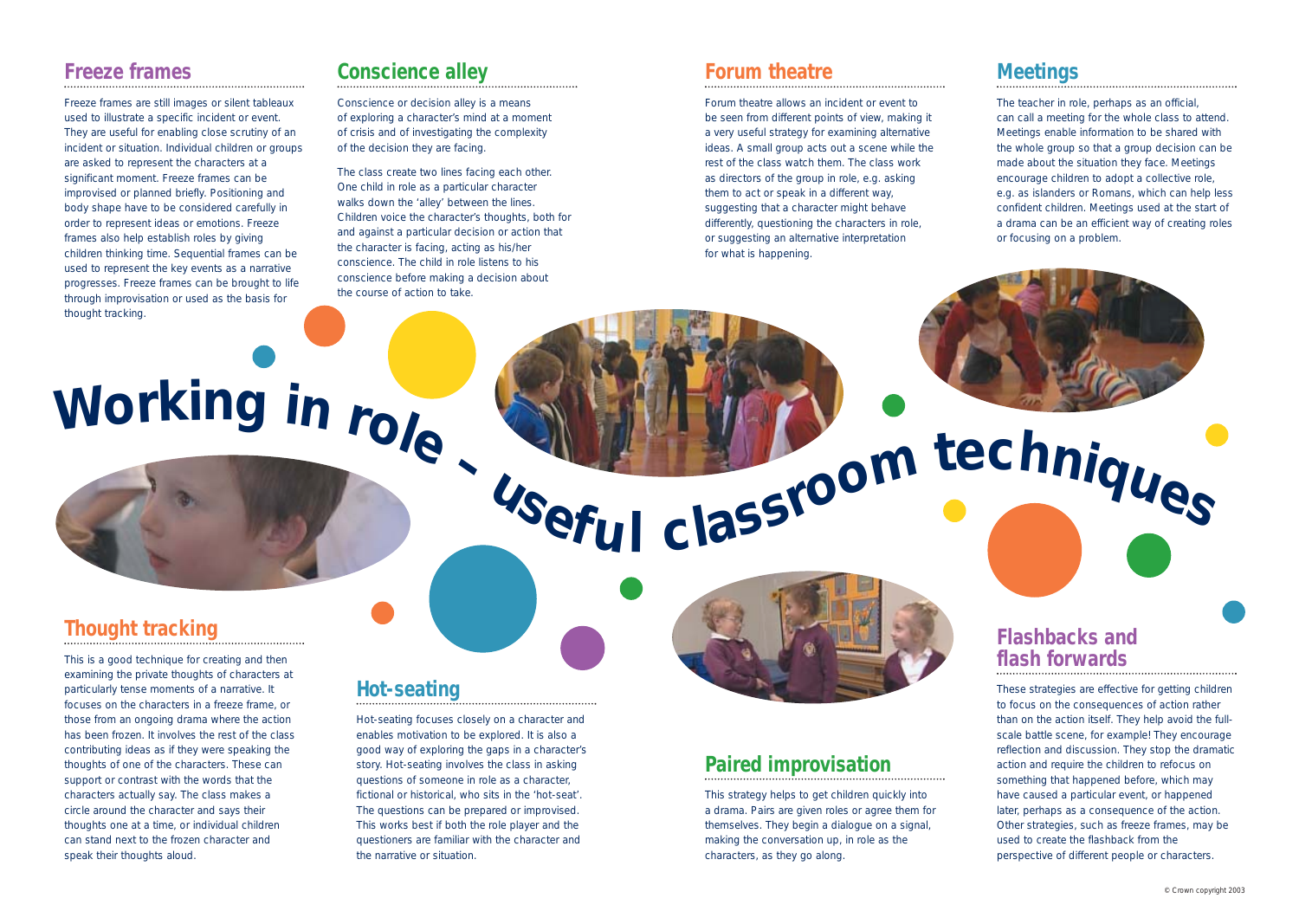Speaking, Listening, Learning: working with children in Key Stages 1 and 2

## Group discussion and interaction – making it work in the classroom

**Primary** *National Strategy*

Working together in pairs and small groups helps children to learn to: • develop the language and social skills needed for cooperation

- and collaboration;
- use exploratory language to try out ideas;
- extend their ideas as they share these with others;
- stretch their language as they talk critically and constructively;
- support and build on each other's contributions;
- take their turns in discussion.

Children need varied experience of groups, including: • for different purposes, such as investigating, problem solving, sorting, planning, predicting, reporting, evaluating; • with different outcomes, such as carrying out an experiment, constructing an artefact, making a presentation, deciding

- 
- on actions;
- learning to use talk in different ways, such as discussing, hypothesising, agreeing and disagreeing, questioning, reflecting.



### Group discussion – key teaching points

© Crown copyright 2003

This leaflet is one of a series of four. Additional copies of all leaflets can be ordered by contacting DfES Publications and quoting ref DfES 0624-2003.

department for education and skills creating opportunity, releasing potential, achieving excellence



Planning for group work includes deciding the best size and composition of the groups and which roles children will take.

#### **Group size**

- Working in pairs is quick and easy. It demands a contribution from both partners.
- Working in small groups of three or four offers diversity of ideas without becoming threatening or cumbersome.
- Working in larger groups of five to seven produces a greater range of ideas and helps pupils gain the confidence and skill to contribute in whole-class discussion.

#### **Group composition**

- Friendship groups are secure and unthreatening and help children build confidence.
- Ability groups enable work to be pitched at the appropriate level of challenge.
- Structured mixed-ability groups ensure a range of views and are especially suitable for tasks which require diversity.
- Mixed- as well as same-language groups offer advantages to children learning English as an additional language, depending on the nature of the task.
- Random mixed-ability groups increase children's experience of working with different partners and different views.
- Single-sex groups are socially more comfortable for some children and can be useful in contexts where one sex tends to dominate.

#### **Roles for group members**

- Leader/chair organises the group, encourages all to participate and to complete the task.
- Scribe notes main points of discussion and any decisions, checks accuracy of notes with group members.
- Reporter works with scribe to organise the report on findings, summing up and presenting ideas.
- Mentor helps group members to carry out the task, supporting them and explaining what is needed.
- Observer makes notes on how the group works and on different contributions, then shares the observations with the group.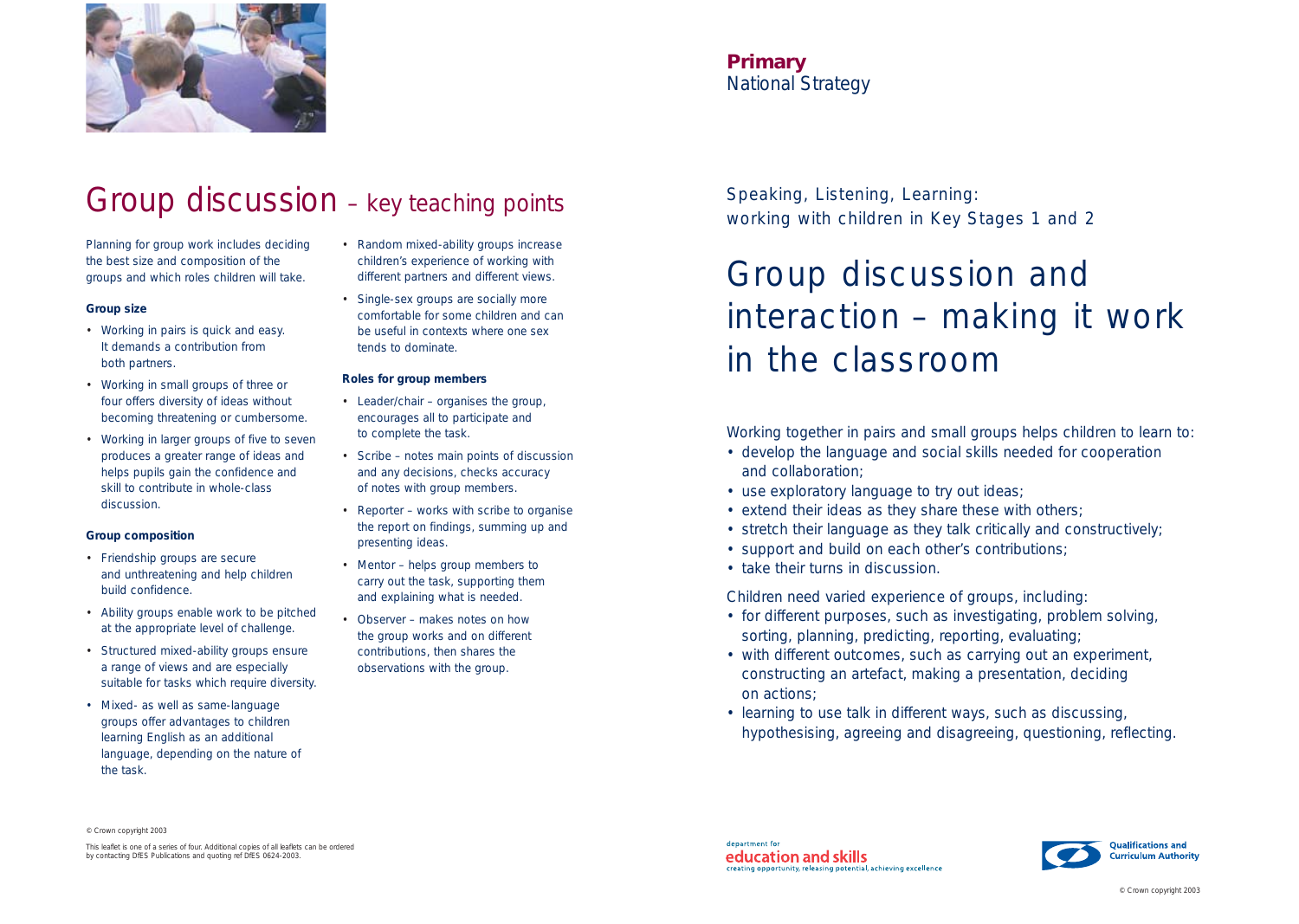# **Group discussion – useful classroom techniques**



#### **Think-Pair-Share**

Children are asked to consider an issue or problem individually, such as reading and preparing a response to an information text, or preparing a news item to be read aloud. They then explain their ideas to a partner. After the pairs have discussed the issue, they may join another pair, share views and emerge with a group conclusion or perspective.

#### **Snowballing**

Children are organised to discuss something or to investigate an issue in pairs. The pairs then join another pair to form a group and share their findings. The small groups then join together to make a larger one, for example:

 $2 \rightarrow 4 \rightarrow 8 \rightarrow 16 \rightarrow$  whole-class plenary/centre

This approach can be useful when controversial material is being read and evaluated, perhaps for bias or for portraying stereotypical images.



#### **Information gap**

Choose a topic that can be divided into two complementary parts, for example, a comparison of the lives of rich and poor children in Victorian times or a discussion of the pros and cons of experiments on animals. Split a small group into two sub-groups and give each group information related to one part of the topic. To complete the task, pupils will need to use talk to share the information and draw it together.

#### **Rainbowing**

Each member of a working group is given a colour. When the group task is complete the children form new groups according to their colours. Within the colour groups, children compare findings/discuss what they have achieved. This is a useful way of disseminating and sharing ideas. It helps children to clarify their own understanding and provides an opportunity for them to question others and to seek justification for any viewpoints. It is a useful technique for reading and critical evaluation of fiction or poetry. It can also be used for drafting and redrafting, when children work on a story starter in one group and then, in their colour group, pool ideas and draw out the best features. The process can then be repeated for the next phase of a story.

#### **Envoys**

This is a method of disseminating ideas and information that can overcome a more laborious and repetitive procedure of having each group 'report back' to the whole class. Once each group has completed its initial discussion, it sends out one member as an envoy to the next group. Envoys move round all the other groups in turn explaining/sharing ideas gathered from the groups they have visited.



#### **Jigsaw**

Jigsaw procedure:

- Organise the class into home groups, preferably of equal numbers.
- Number each child in the home group: 1, 2, 3 or 4. If the numbers in a group are uneven, two children can be set the same individual task: 1, 2, 3, 4, 4.
- Assign each child with the same number (i.e. all the number 3s) to one area for investigation.
- The children now rearrange themselves to form expert groups (i.e. all the number 1s together, etc.) to undertake investigations, discuss their work and agree on the main points to report back to the home group.
- Children re-form into their home groups and each individual member reports back on the findings of the expert group.



#### $(1)$  &  $(2)$





**Home Groups** 



#### **Statements game**

A group is given a set of cards on which statements are written. The group is asked to agree, through discussion, how to categorise the statements, e.g. either agree or disagree with the statement or place them in order of importance or relevance, when some might be considered of equal importance, using the power triangle:

 $(x = a statement)$ 

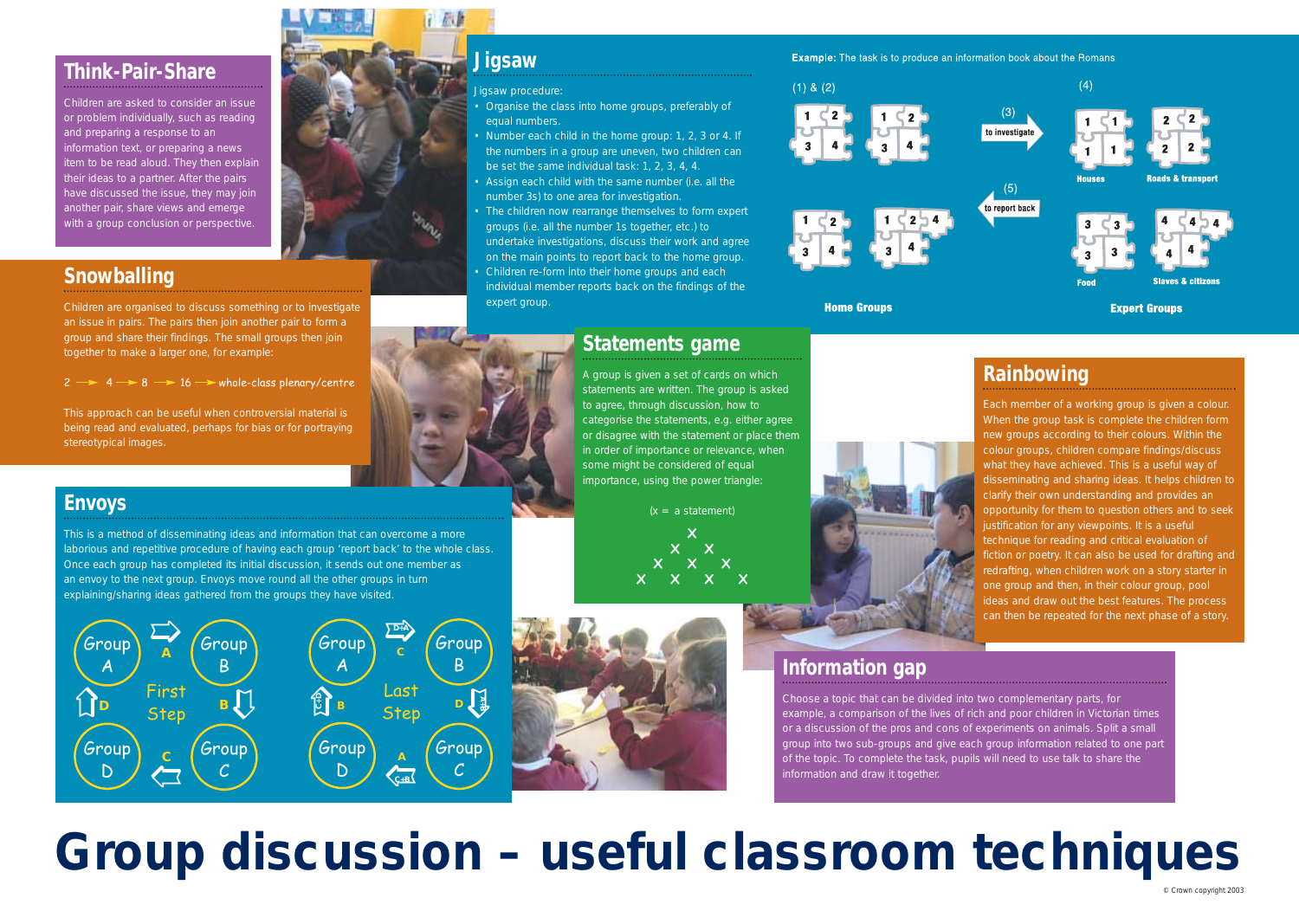Speaking, Listening, Learning: working with children in Key Stages 1 and 2

# Listening – making it work in the classroom

**Primary** *National Strategy*

Listening needs to be explicitly taught and reinforced throughout the curriculum.

When listening, children are:

- 
- build on what others say;
- evaluate what has been said;
- 
- hearing models of language in use;
- learning about how speakers use gesture, volume, tone;
- observing how, in groups, speakers interact, take turns and influence others.

In developing their skills in listening, children need to learn to: • ask questions to clarify what they have heard;

- identify the gist of an account;
- recall main ideas;
- re-present information;
- follow instructions correctly;
- make relevant comments and responses;
- respond to others, maintaining communication;
- ask questions to clarify understanding;
- notice significant uses of language;
- create new meanings based on what they have heard.

department for education and skills creating opportunity, releasing potential, achieving excellence

• respond non-verbally, e.g. by nodding or maintaining eye contact. Children show they have listened and understood when they:



Children need planned opportunities to listen and respond to different speakers – including friends, the whole class and a range of adults, as well as to radio and TV broadcasts. For children new to English, it is particularly helpful to support listening by providing non-verbal cues including illustrations, models and actions.

## Listening – key teaching points

© Crown copyright 2003

This leaflet is one of a series of four. Additional copies of all leaflets can be ordered by contacting DfES Publications and quoting ref DfES 0624-2003.



#### **Make listening necessary**

- Avoid repeating what children say, and expect others to respond.
- Devise activities where, to complete the task, all children need to have contributed what they know.
- Do not repeat instructions.
- Sometimes speak quietly.
- Insist children respond to the last speaker (this may need to include wait time).
- Make sure children answer the question they are asked, e.g. how or why or what, and do not accept vague replies.
- Encourage children to speak audibly so all can hear, making teacher rephrasing unnecessary.

#### **Encourage active, responsive listening**

- Give a purpose for listening in advance.
- Present material clearly with prompts to support listening, e.g. using voice to signal changes in focus, emphasising key words.
- Demonstrate active listening, e.g. eye contact, asking questions, quick recapping.
- Help children identify features of language, gesture and non-verbal cues which help the listener.
- Ask children to reflect on how they listened.
- Practise strategies to structure listening, e.g. physical responses to mark key points, forming mental pictures, thinking of a question to ask.

© Crown copyright 2003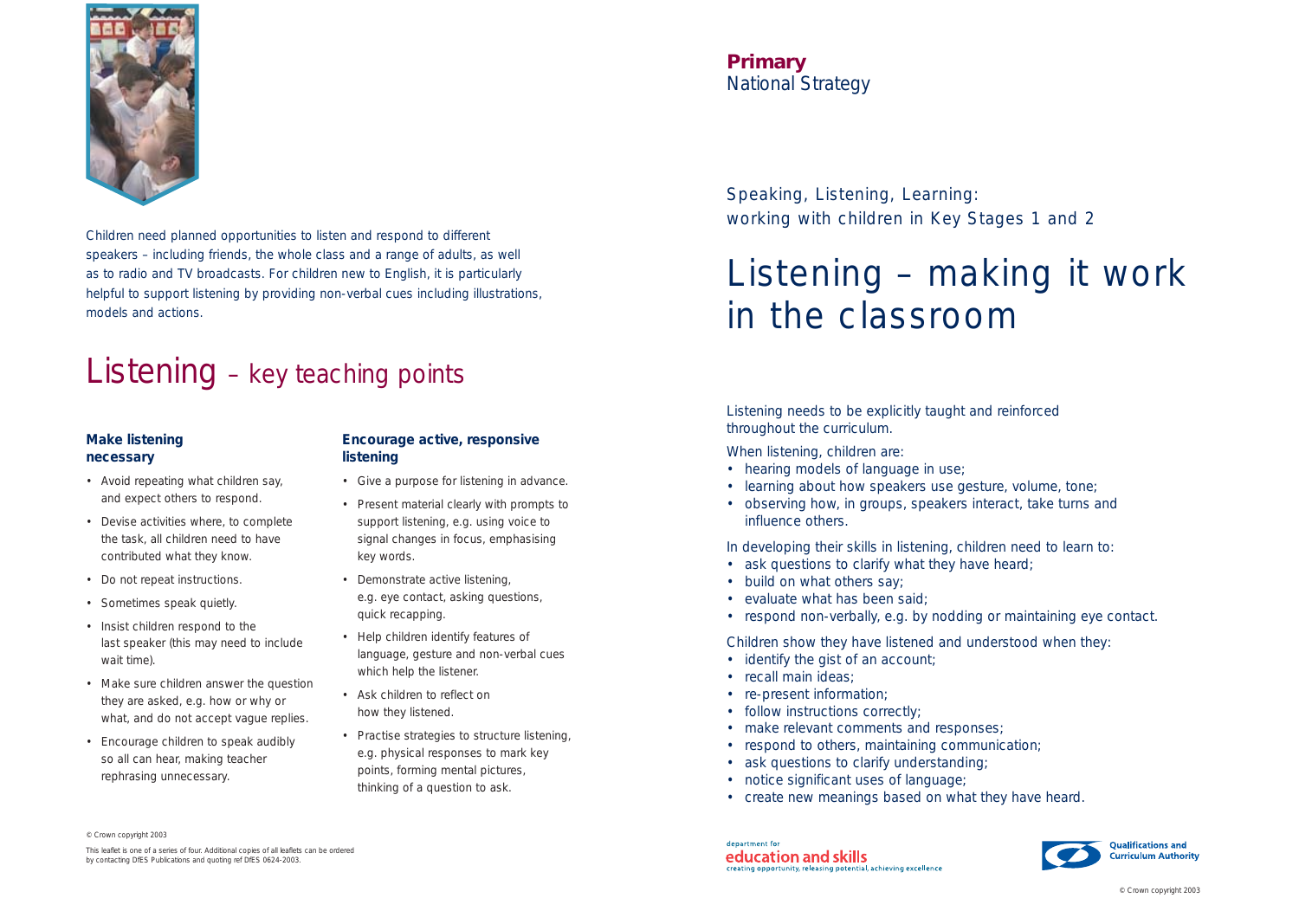





# Listening -  $\frac{1}{\sum_{\text{Bubble galble}}$

#### **Word tennis**

This is a way of making a story with a partner, and emphasises listening for key words, main points and events, focusing on the need to make sense. Each person says one word or phrase in turn so that the story is continually passed backwards and forwards. For example: *once/ there/ was/ a/ queen/ who/ wanted/ to/ fly/ so/ she/ sent/ for/ …* or: *once there was a girl/who liked writing plays/so she began …*

#### **Babble gabble**

The teacher tells the children they are going to listen to a story and afterwards work in pairs and retell it. After the initial telling, one child begins to retell the story to a partner as fast as he/she can, but with as much attention to detail as possible. After a minute the teacher calls, 'Change!' and the listener now has to continue with the tale. This pattern continues for a number of turns. It is important to let the children know they do not have to retell the story in the same words as the teacher. However, they do have to listen carefully in order to remember the plot and the sequence of events.

#### **Draw a story**

Read a story while the children sit and listen. Pause at the end of sections, allow some think time and tell children to draw the relevant part of the story. At the end of the story, ask children what the story is about and get them to retell the story from their drawings.

**Telephone**

#### **conversations** To emphasise the need to use language rather than gesture or facial expression, children sit

back to back with 'telephones' for conversation. The content of the conversation can vary, for example it might be passing on information, discussing a problem or describing an event. The children must listen carefully to what is said since they cannot see the person speaking.



#### **Barrier games**

Barrier games focus on giving and receiving instructions. They prompt children to focus on what they need to complete a task. The speaker has to give clear information and explicit instructions to the listener. The listener has to ask questions to clarify understanding and gain information, while keeping track of what has been said. For example, place children on either side of a screen, so that a speaker can describe an object that the listener has to draw. Alternatively a speaker can give directions from one map while the listener draws the route on a blank version of the same map.

Different listening frames can help children focus on what they hear – before a broadcast, for example:

• give the topic and ask children to work out questions they would like answers to; by giving children headings to help them listen systematically; • suggest children count on their fingers each time they hear key words; different groups • ask children to make

- 
- guide the listening
	- should listen for
- a picture in their heads as they listen.
- different words;

#### **All change!**

Select a sentence and say it in a monotone. Now repeat the sentence using different intonation, e.g. as a question and then as an exclamation. What is the impact of the change? Show that a sentence can mean different things depending on which words are emphasised, e.g. *I didn't borrow my brother's best jacket yesterday.* How does the meaning change? This can be varied to explore the use of gesture, listener eye contact or encouragement.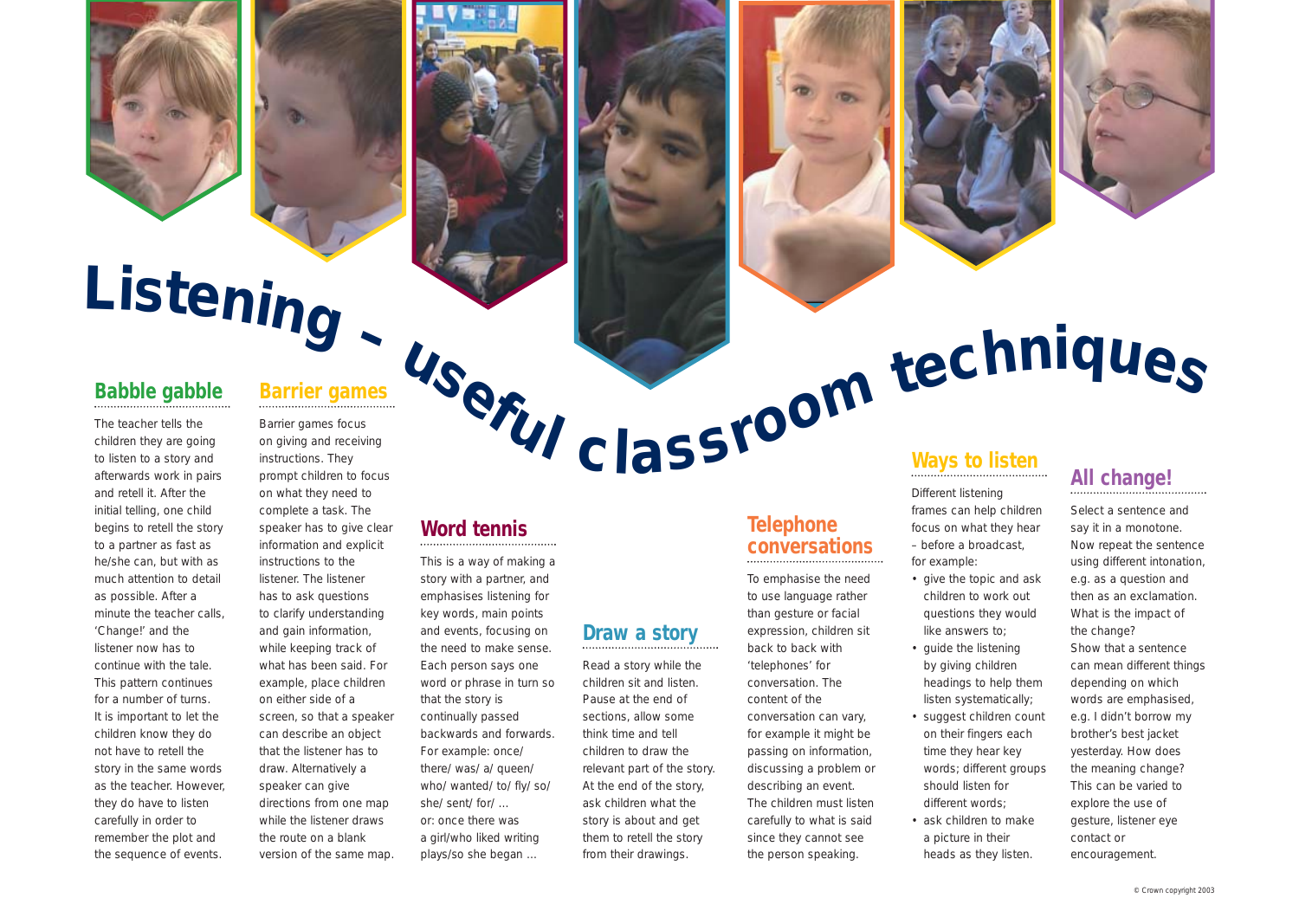Speaking, Listening, Learning: working with children in Key Stages 1 and 2

## Speaking – making it work in the classroom



#### **Primary** *National Strategy*

In developing their skills in speaking, children need to learn to:

- adapt their speaking to the listeners;
- use a range of ways to express themselves;
- use talk to clarify their ideas;
- sustain their talk to develop thinking and reasoning.

Speaking includes:

- to different audiences, such as the class, the teacher, other adults;
- with different levels of formality, such as with friends, to another class, in assembly;
- for different purposes, such as recounting events and telling stories, explaining and describing, justifying views and persuading others.
- putting thoughts into words and sharing in groups;
- taking opportunities to speak at some length to explain ideas in different situations;
- giving a talk or presentation using gestures, aids, rhetorical devices.

Children need planned opportunities to speak in a range of contexts, including:

Children need to be taught how to make more extended contributions such as:

- expanding ideas, using *because*, *so*, *if*, *but*;
- making connections between reasoning and predicting;
- using language to organise and sequence ideas.



### Speaking – key teaching points

© Crown copyright 2003

- allow rehearsal time before asking them to contribute;
- expect more than one-word answers;
- provide models of appropriate use of English and reinforce correct usage wherever possible;
- ensure children become familiar with different ways in which words are

This leaflet is one of a series of four. Additional copies of all leaflets can be ordered by contacting DfES Publications and quoting ref DfES 0624-2003.

#### **When teaching children to make extended contributions, encourage them to:**

- make eye contact with listeners;
- speak clearly and audibly;
- use facial expression and gesture to emphasise points and refer to objects and places;
- use precise and persuasive words to convey meaning and hold listeners' attention;
- make meaning clear, organising ideas in a helpful order and making links between them;
- respond to others' contributions by adding or elaborating on them or by putting across another view.

#### **Remember to:**

- give children time to think before they respond to questions;
- expect children to provide extended answers that will interest others in the class;
- follow up children's contributions with further questions rather than repetition or ritual praise;
- choose topics that will challenge children cognitively;
- expect children to speak to the class or group, not just to the teacher;
- make sure children speak loudly and clearly so others can hear.

used, distinguishing everyday and technical meanings, exploring common metaphors and idioms;

- group children carefully, judging how best to use their differing skills in English;
- check that children understand the key words and concepts needed for the topic or theme talked about.

#### **Children learning English as an additional language**

For these children it is particularly helpful to:

At times, children benefit from using their home language, for example when getting their ideas together.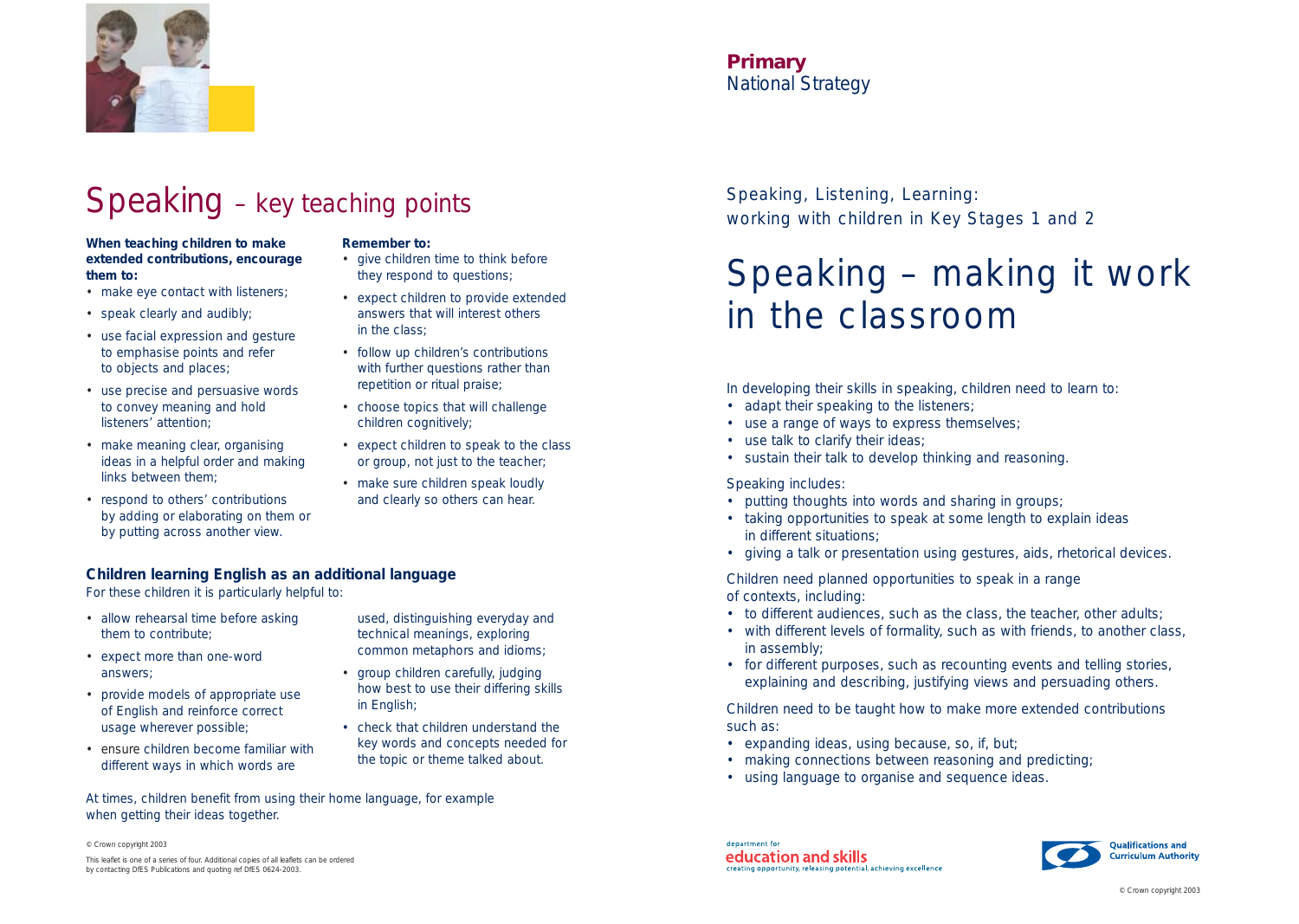# **Speaking – useful classroom techniques**

#### **Radio broadcast**

To focus on how to sustain talk without the help of gestures, eye contact or help from listeners, ask pupils, in pairs or small groups, to make a radio broadcast. The topic should involve explaining and reasoning, or trying to persuade listeners. After playing back different examples, discuss what makes a good radio broadcast.



#### **Talk partners**

To enable all children to participate in speaking:

- put children into pairs and allocate time for each to talk to the other at specific points in a teaching sequence, e.g. to share experiences, generate ideas, reflect on what they have just learned;
- retain pairs for a period of time, e.g. up to half a term, so that they establish routines, gain confidence and develop more extended turns.



#### **Predicaments and problems**

Use opportunities from across the curriculum to focus attention on the language needed when problems are difficult to solve, for example:

- an historical figure at a critical turning point;
- scientists considering the consequences of a discovery, discussing pros and cons and ways forward.

As children talk they will need to weigh up alternatives, recognise conflicting points of view and negotiate situations. This can involve role-play.





#### **Glove puppets and shadow theatre**

Puppets can be used by children to make and tell stories. Providing a tape recorder while children are rehearsing or developing the script helps them to go through an oral drafting process and understand how they develop and refine their story. Children can reflect on their use of language and voices. This technique can also be used to explain, instruct

or inform.

#### **Photos and paintings**

Use photographs or paintings to encourage groups to construct a story or report. Help children to tell the story dramatically, using voices for characters and intonation for climax or atmosphere. Use photos in different subjects:

- geography photopack of a particular place or environment;
- design and technology photographs of constructions to discuss how buildings are designed:
- history compare photographs with artists' impressions of events and objects.



#### **Debates**

Encourage children to stick to a point of view and to use language persuasively. Choose a topic where they need to look for new information and which allows for different points of view. Divide the class into groups to develop their arguments and reasons. They can either choose one person to present their ideas or organise the presentation between them. Share ideas for how to be persuasive in the presentations.



#### **Just a minute**

Give children a topic and ask them to speak without hesitation, deviation or repetition for up to a minute. Others can challenge when the rules are broken and if the challenge is successful the challenger continues the topic to the end of the minute unless challenged!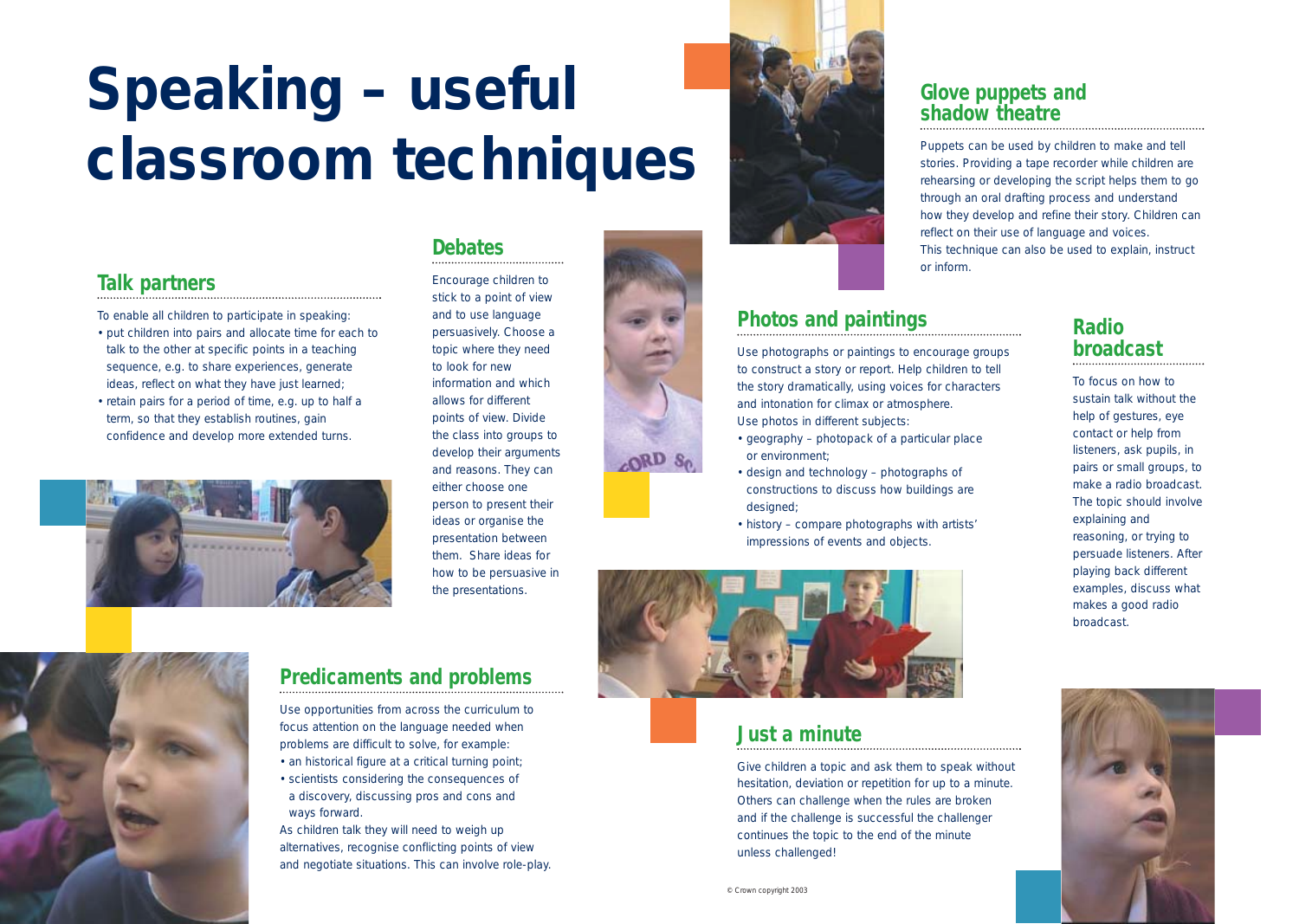#### Can he/she:

- use improvisation and work in role to explore characters and situations?
- present dramatisations to others in the class, based on work they have done?
- talk about how some dramatic effects are achieved in live or recorded performances?

#### **Listening Croup discussion Drama**

# Progression in Speaking and Listening in Key Stages 1 and 2

Can he/she:

- convey simple information showing awareness of what the listener needs to know?
- use words to sequence and sustain talk?
- speak clearly and audibly to a large group?
- vary voice and intonation with purpose?



#### Can he/she:

- take a long turn spontaneously?
- give a clear account/explanation which is sustained and complete?
- use presentation techniques such as visual aids, gestures?
- use formal language appropriately?

#### Can he/she:

- listen with sustained concentration to others in the class and to an adult speaking?
- ask relevant questions, follow instructions and remember main points?
- identify points of interest when listening to a story told or broadcast?



#### Can he/she:

- listen attentively in discussion by following up points, agreeing or disagreeing with other speakers?
- use background knowledge about speakers to focus their listening purposefully?
- identify in broadcasts some of the presentational features used in shaping and organising meanings?



#### Can he/she:

- identify the importance of some key differences between formal and informal spoken language?
- analyse and evaluate how effectively speakers use language to argue and persuade?
- sustain listening to different sources, making their own notes?

# **Year 1/2** BO

#### Can he/she:

# **Year 5/6** LQ **69**

- ask and answer relevant questions and suggest ideas to others?
- take turns as a speaker and listener when working with others?
- consider alternatives, agree what to do and report this to another group?



#### Can he/she:

- use talk to plan and organise work in a group?
- participate in group work where the tasks are both speculative and practical?
- work in groups of different sizes, taking different roles?
- sustain group work over time, organising group members and resources?

#### Can he/she:

**CRI (S)** 

- plan and manage work in groups with minimum supervision?
- understand and make use of a variety of ways to support, challenge and accept criticism?
- negotiate and make decisions taking account of alternatives and consequences?
- take different roles effectively, including leading the group?



#### Can he/she:

- improvise dialogue and events to interpret key ideas and issues?
- perform plays to engage the interest of an audience in school?
- compare and comment constructively on the success of different performances?



#### Can he/she:

- sustain and reflect on how different techniques for working in role help to explore complex issues?
- devise and perform a play for a specific audience?
- evaluate different aspects of a live performance, including characterisation, dramatic effects and suitability for different audiences?



#### Can he/she:

- organise and shape a talk, making connections between ideas and drawing on different points of view?
- use standard English appropriately?
- use persuasive techniques deliberately to influence the listener?
- use spoken language imaginatively, engaging the attention and interest of the listener?

#### **Melica and Samuel combine their**

#### **Speaking**

**Year 3/4**

**dar** 

m

When explaining his group's game, Matthew conveys detailed information clearly and audibly for the listeners. He uses sequencing language to order his instructions, although more variation in delivery would help to emphasise key points. His teacher helps him explain a difficulty in understanding and assists him in identifying what more he needed to know.

Lewis listens with sustained concentration to the group discussion about inventing a game. When explaining the instructions to the rest of the class, he remembers the main points and delivers them clearly, using sequencing language to support others' listening. He demonstrates active listening in the detail he provides and in the way he answers relevant questions.

During the group discussion Anharad listens attentively to the points being made. She then suggests effective ways of responding to a speaker to show active listening, which include looking at the person and agreeing or disagreeing with ideas. Anharad demonstrates these points in the group discussion which follows and further demonstrates sustained listening by giving detailed answers to questions.

After listening to presentations, Conrad analyses and evaluates how speakers use language to argue and persuade. He provides cogent and perceptive feedback suggesting, for example, that the role-play interview was a useful technique, but that the views expressed lacked sufficient evidence. Conrad's contributions are built on attentive and sustained listening.

When working on ideas for their presentation, Alice and Ashley show that they can plan and manage their work with minimum supervision. They offer ideas, take turns and support one another. They negotiate and make decisions about what to include in the talk and which persuasive devices will prove to be most effective.

When the whole class is placed in the role of Roman emissaries, Joshua empathises with the feelings of others and sees issues from different points of view. In role, he can offer opinions and make sustained contributions on the pros and cons of invading Britain. When giving feedback, he is able to put himself into the Emperor's shoes and relate issues in history to his present experience of religious beliefs.

language resources to organise and shape an argument using a range of persuasive devices, e.g. gestures, visual aids and varied intonation. They anticipate and make use of counter arguments, demonstrating a command of persuasive language, using standard English appropriately for this formal context. They conclude their talk with a memorable rhetorical flourish.

#### Sam and Darcy discuss and

reach agreement, taking turns as speakers and listeners. They offer suggestions for their findings and are beginning to build on the contributions of others. When reporting back to the class, Sam and Darcy offer alternative viewpoints and present feedback constructively. In the plenary session, the teacher assists Darcy in clarifying misconceptions.

#### Emily uses improvisation to explore

the feelings of characters. She devises dialogue and, in her group, presents a dramatisation to the rest of the class. Emily develops a detailed explanation about the motivation of the characters. While she joins in the class discussion on the effectiveness of the performances, she is not yet able to talk about how dramatic effects are achieved.

Lauren is able to offer opinions and reasons for her views in sustained turns. She provides critical feedback constructively using humour. Lauren's feedback includes evaluation of language features and she offers illustrative examples of inexplicit vocabulary (muddy stuff/thingybob). Lauren uses formal language appropriately and understands the importance of giving evidence for her opinions.

#### As chair, Ashley uses talk

purposefully to plan and organise the group's practical task. He is alert to reminders from the mentor about what needs to be done or who hasn't spoken. He includes everyone in the group and sums up succinctly. His tendency to dominate the discussion is restrained by having a good understanding of the other roles within the group.

#### Natalie participates fully in stages of the drama built around the class novel. The

conscience alley technique allows her to enter into the emotional turmoil of the character and she can evaluate the effect of the technique and analyse its impact. Natalie now needs to move on to explain how this work has contributed to her overall interpretation of the characters and their motives, and to reflect on the way working in drama has added to her understanding of the book.